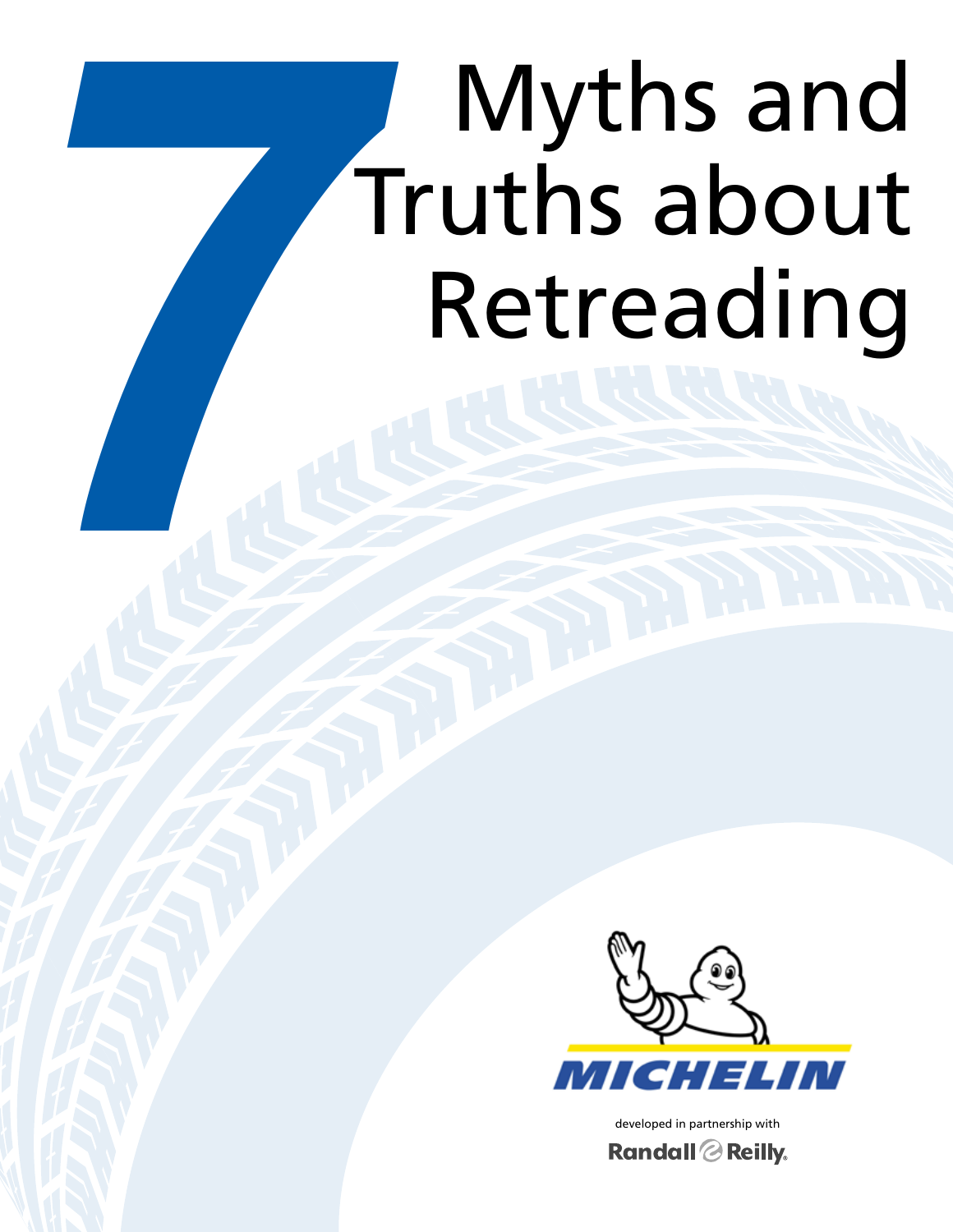I's time for another round of debunkin<br>
myths about today's modern, safe,<br>
reliable retreads. These tired retread<br>
myths are rooted in outdated<br>
information still circulating from decades t's time for another round of debunking myths about today's modern, safe, reliable retreads. These tired retread myths are rooted in outdated ago when truckers attributed all road gators to retreads. Some of these same old-school truckers also checked their tire pressure with a tire thumper. In addition, the truck tire retread industry has been impacted by a surge of ultra-low-cost imports that are 65% less likely to be retreaded, are worse for the environment and add to the misconceptions about retreads.

Fortunately, these misconceptions are changing, and most major truck fleets and business savvy owneroperators are on board with retreads. In fact, the trucking

**The trucking industry saves more than**  *\$3 billion* **each year by retreading.**

industry saves more than \$3 billion each year by retreading, and fleets spend 50% or less on retreads, extending the life of their investment.

David Stevens, managing director of the Tire Retread & Repair Information Bureau, says the thinking behind the way fleets manage and treat their tires has changed. "Smart

**Fleets**  *spend 50% or less* **on retreads.**

fleet owners and owneroperators view their tires as an investment, not an expense," he says. "Instead of buying and then discarding the cheapest low-quality imported tire after a disappointing

number of miles, fleets that view tires as an investment will buy a high-quality new tire that comes with a multiple retread guarantee. Then those fleets carefully manage that investment by ensuring it's properly inflated, maintained and pulled at the right tread depth. This approach ensures useful second and third lives (or more) and significantly increases their return on their tire investment," Stevens says. Don't let lingering myths about retreads influence your maintenance budget. Here are seven truths behind the myths about retreads.

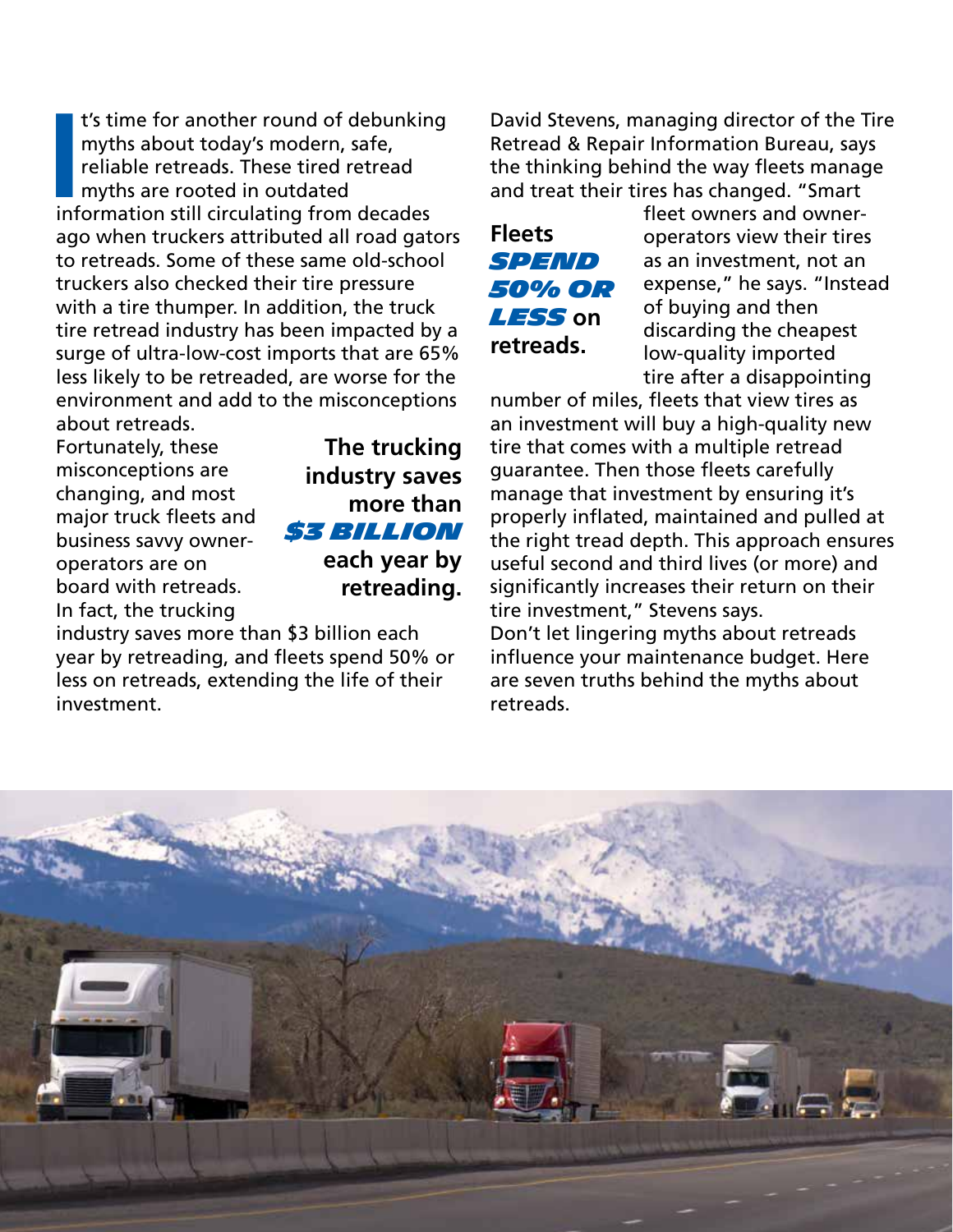### **MYTH:** Buying low-cost import tires will save more money than retreading premium tires.

**TRUTH:** Successful fleets that buy premium tires and have adopted retreads don't believe this myth.

Eighty-nine percent of fleets with 500 or more trucks use high-quality tires with multiple retreaded lives. These fleets carefully track their cost per mile and total cost of ownership, and they see that retreads are clear winners for them. Retreading a premium

*1*

**Retreading a premium tire TWO** times can **deliver** *500%*  **more miles per tire than an ultra-low-cost new tire.**

tire two times can deliver 500% more miles per tire than an ultra-low-cost new tire. The cost of each retreaded tire compared to a premium new tire is generally 50% less.

While the introduction of the low-cost imported tires gives smaller fleets a low-barrier entry to the market, they may overlook the true ROI of investing in a premium tire and managing the retreading program that reduces long-term cost. These potentially inferior products are made possible by a lack of standardized testing and data about tire wear performance and rolling resistance. This short-term solution chosen by cash-strapped small fleets and owner-operators negates long-term ROI they would have seen with premium tires.

Steve Erwin is the transportation manager for Cicero, New York-based Clinton Ditch Cooperative Co., an independent beverage bottle distributor that operates 41 power units, 150 trailers and 30 dollies. He says that switching to the Michelin

**The cost of each retreaded tire compared to a premium new tires is about** *50%* **less.**

Retread Technologies process had a profound impact on their recapping process. "We have had little to no failures and our tire budget has stayed flat, versus the other increasing costs in the operation," he says.

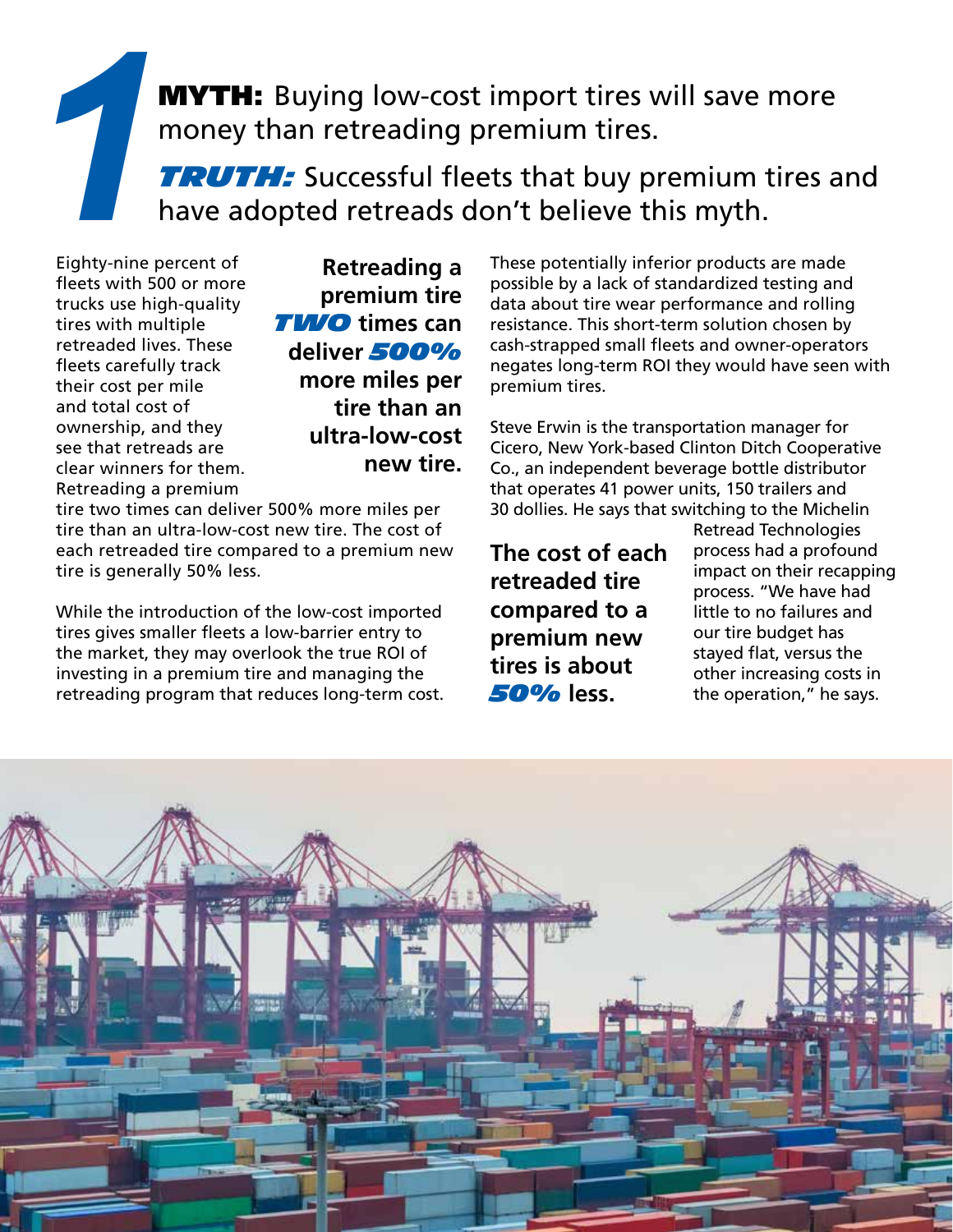## **MYTH:** All the rubber on the side of the highway comes from retreads. **TRUTH:** New and retreaded tires fail at the same rate. *2*

According to a study by the National Highway Traffic Safety Administration, which involved collection 85,000 pounds of scrap commercial tires and 300 tire casings from highways, tires fail because they hit other debris, they are not properly maintained, or they are under- or overinflated.

The rubber pieces you see on the road come from both new and retreaded tires in equal proportions to their usage on roads. Multiple federal and state studies have also proven that most of the rubber on the road comes from truck tire failures due to underinflation, overloading and tire abuse.

> Visible metallic products attached to the tread band are evidence that this was not a retread failure.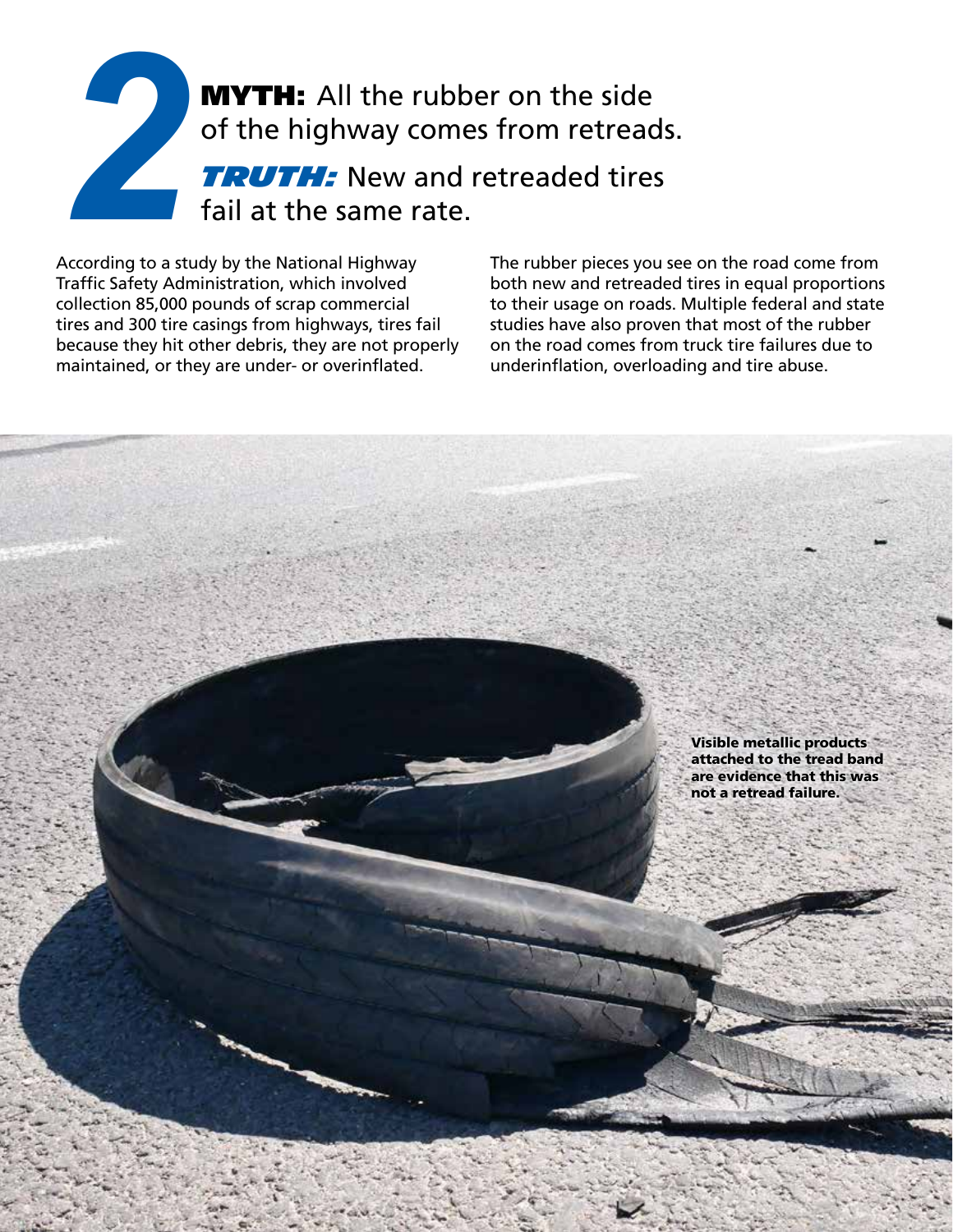## **MYTH:** Retreads are not safe and can cause accidents. **TRUTH:** Retreaded tires are so safe that on any given day, 80% of commercial aircraft are landing on retreaded tires. **3**<br>on retread

In fact, the safety of retreaded tires has been the subject of at least six studies over the past two decades, including those conducted by the U.S. Department of Transportation. Every single study concluded that retreaded tires are as safe as new tires. Statistics compiled by the U.S. DOT show that nearly all tires involved in any tire related accidents are underinflated or bald. Properly maintained tires, whether new or retreaded, do not cause accidents.

"Emergency vehicles and school buses, which carry the most precious cargo in the world, operate safely on retreaded tires. They are used with the same reliability and performance as new tires on emergency vehicles, emergency vehicles, trucking fleets, commercial aircraft and timesensitive operations like UPS, FedEx and the USPS, all while cutting costs significantly," says David Stevens of TRIB.

Read the extensive safety studies at *www.retread.org/government-studies* 

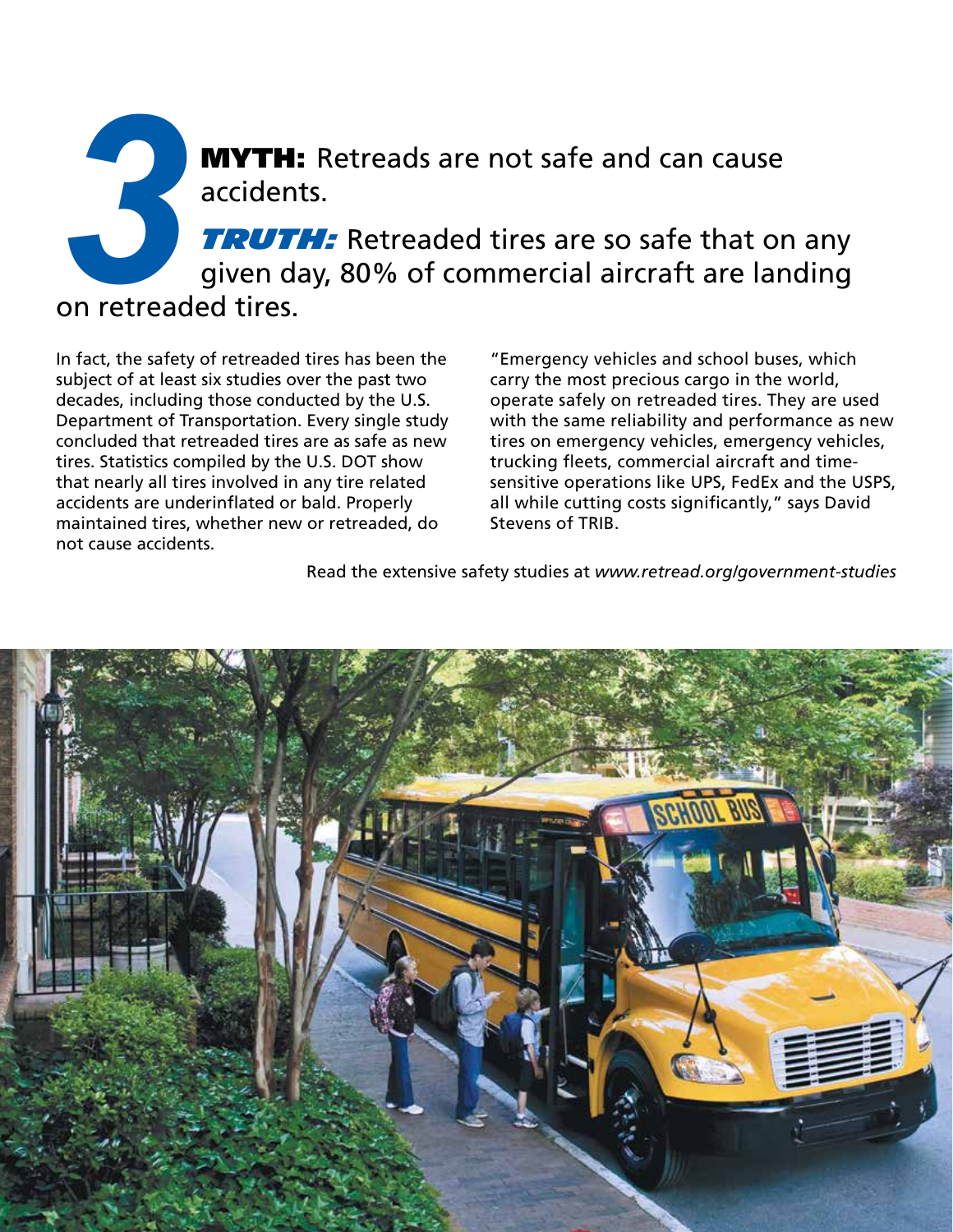MYTH: Retreads are less fuel efficient than new tires.

**TRUTH:** If fuel efficiency is important to your fleet, then retreaded tires can provide the solution you need.

Many manufacturers offer the same low-rolling resistance tread designs on their new and retreaded tires while independent retreaders can also offer several low-rolling resistance options. "There are over 40 retreaded tire options that have been SmartWay® approved by the EPA as low-rolling resistance tires," Stevens says.

*4*

Glenn Stockstill, product category manager for Michelin Tire retreads, says many of their retreads are EPA SmartWay® approved and can deliver 80% of the mileage of their new tires for maximum fuel efficiency.

**"There are over 40 retreaded tire options that have been SmartWay® approved by the EPA as low-rolling resistance tires."**

> **– David Stevens, managing director of the Tire Retread & Repair Information Bureau**

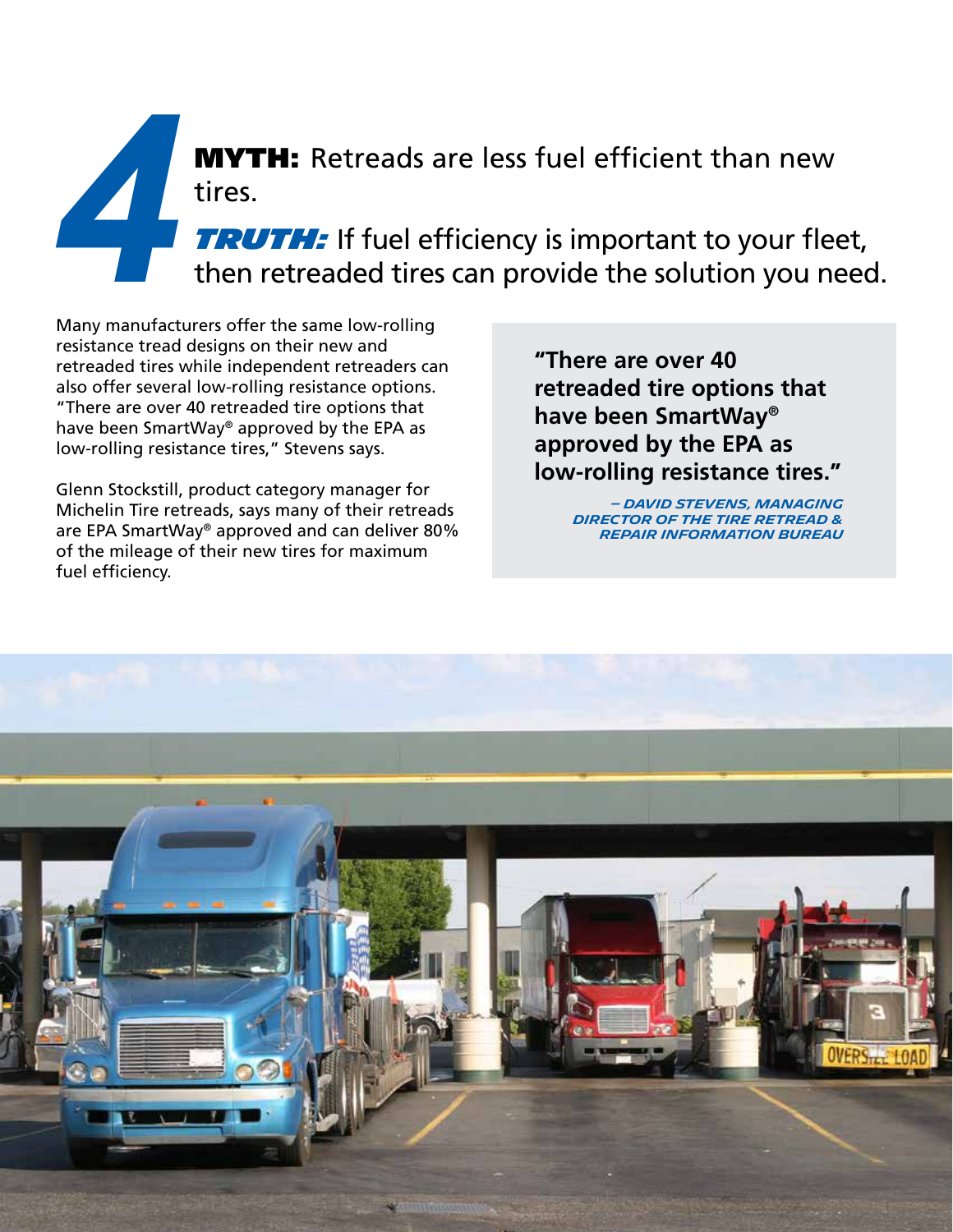MYTH: Retreads don't do well in extreme temperatures.

**TRUTH:** Improper maintenance and tire inflation lead to failure, especially in extreme temperatures.

One of the large retread studies was conducted in Arizona, where heat is an issue. At the end of the study, they found that poor tire maintenance

*5*

— particularly running underinflated tires — and tires with punctures due to road hazards were the most frequent causes of failure in tires of all types.



#### *How can you tell if a road gator is a retread or an original tire?*

**Tire field engineers often conduct "tire forensics" to determine what caused a tire to fail. If you know how to "listen," the tire (or what's left of it) will tell the story. For example, retreaded tires offer some tell-tale signs: If the tire is still largely intact, you can look for the retread DOT code branded on the sidewall near the original tire DOT code. Also, with a retread, there may be cushion gum bonded to the tread base. Another indication is a seam where the tread is bonded to the tire. If there's no cushion gum or seam, there's a good chance it was not a retread. Regardless if it was a retread or new tire, the likely reason for the tire failure is improper maintenance.**

**– Ty Cobb, Michelin Field Engineering Competency Manager**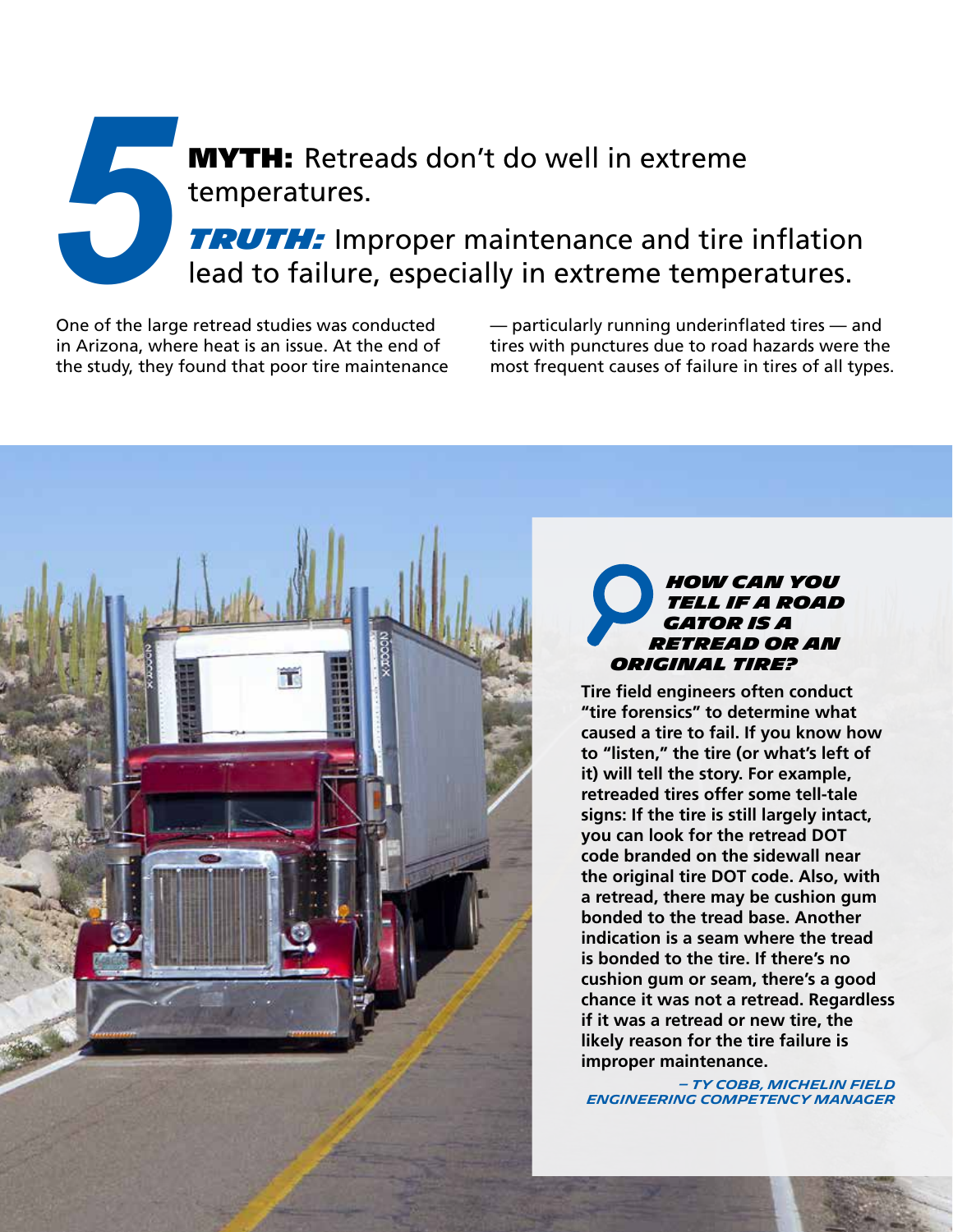**MYTH:** They don't look as cool as new tires. **TRUTH:** This may once have been true, but today's innovative retread processes and options for custom painting make it hard to differentiate new tires from retreaded ones. **6**<br>Pretreaded

Stevens says he has the receipts for busting this myth.

During its annual Spot the Retreads contest at the March 2019 Mid-America Trucking Show in Louisville, the Tire Retread & Repair Information Bureau asked booth visitors to identify which of the many tires on display were new and which were retreaded. More than 350 attendees attempted to correctly identify the tires, and as with previous years, only about 25% could correctly figure out which was which. "Even experienced truckers admitted that what they thought they knew about retreads was not necessarily true," he says.



**Attendees try to guess if the tires they're viewing are new or retreads at the 2019 Mid-America Trucking Show in Louisville, Kentucky, in a contest hosted by the Tire Retread & Repair Information Bureau.**

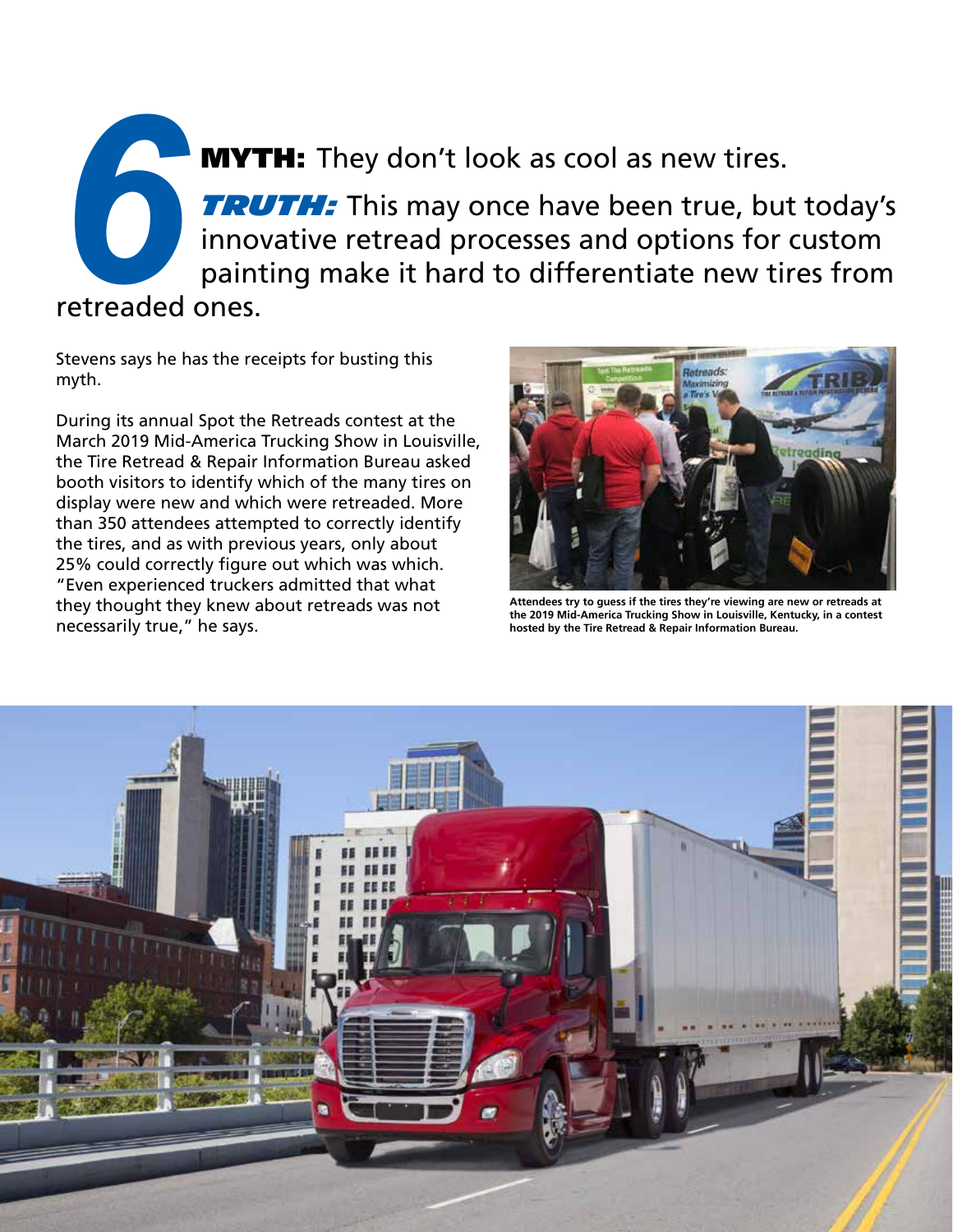**MYTH:** Retreads are not as good for the environment.

**TRUTH:** Manufacturing a retreaded tire requires 15 gallons less oil and approximately 90-100 pounds less total material than a new tire. **7**<br>*1*<br>*8*<br>*8*<br>*8*<br>*8*<br>*8*<br>*8* 

The U.S. and Canada tire retread industry therefore saves approximately 217.5 million gallons of oil and delivers 1.4 billion pounds of landfill avoidance on an annual basis. A recently completed life cycle assessment reported by Ernst & Young compared a well-manufactured tire which could be retreaded to that of an ultra-low-cost import from Asia. The research found that in Europe the retreaded tire reduced carbon dioxide emissions by 24%, reduced air pollution by 21%, reduced natural resource extraction by 70%, reduced land use by 29%, and reduced water consumption by 19%.

Unfortunately, the use of disposable, cheap, imported tires creates environmental risks that are stacking up. Many of them don't meet the EPA SmartWay® rolling resistance targets they claim to, and disposing of all of these ultra-low-cost, seldom retreaded tires means filling more landfills.

*Retreaded tires 24%***CO2 emissions**  *21%* **air pollution**  *70%***natural resource extraction**  *29%* **land use**  *19%* **water consumption**



#### *reduce tire total cost of ownership*

- **• A casing is 70% of the value in a new tire purchase**
- **• A retread is 35% of the cost of a new tire**
- **• A retread delivers 80% of the mileage of a new tire**



- **• Retreading saves 100 million+ gallons of oil annually\***
- **• Millions of tires that would end up in landfills yield thousands more miles\***

*\*retread.org/learn-more*